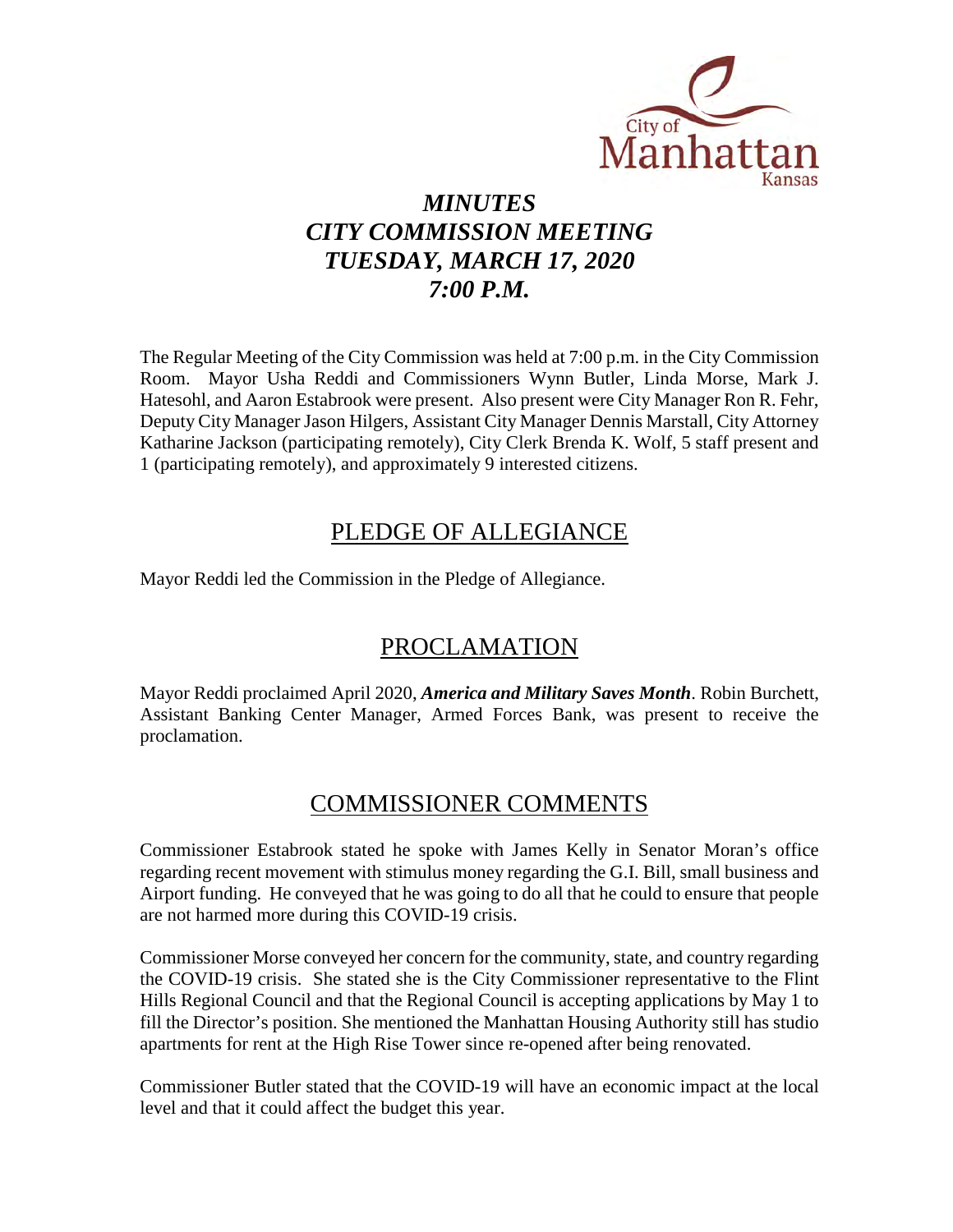# COMMISSIONER COMMENTS *(CONTINUED)*

Mayor Reddi provided data regarding the novel coronavirus COVID-19, measures that have been taken in the community and the economic impact it will have on everyone.

City Manager Ron Fehr provided information on how future Commission meetings would be handled virtually and how the public would be able to make comments on agenda items.

# CONSENT AGENDA

(\* denotes those items discussed)

### **MINUTES**

The Commission approved the minutes of the Regular City Commission Meeting held Tuesday, March 3, 2020.

## **CLAIMS REGISTER NOS. 2937 AND 2938**

The Commission approved Claims Register Nos. 2937 and 2938 authorizing and approving the payment of claims from February 26, 2020 – March 10, 2020, in the amounts of \$75,450.59 and \$6,133,766.72, respectively.

## **FINAL PLAT – GRAND MERE, UNIT SIX**

The Commission accepted the easements and rights-of-way, as shown on the Final Plat of Grand Mere, Unit 6, generally located to the south of Heartland Drive, based on conformance with the Manhattan Urban Area Subdivision Regulations.

## **FINAL PLAT – ST. ISIDORE'S CATHOLIC STUDENT CENTER**

The Commission accepted the easements and rights-of-way, as shown on the Final Plat of the St. Isidore's Catholic Student Center Planned Unit Development, generally located at the northwest corner of the intersection of Denison Avenue and Anderson Avenue, based on conformance with the Manhattan Urban Area Subdivision Regulations.

## **FINAL PLAT – LEE MILL VILLAGE, UNIT THREE**

The Commission accepted the easements and rights-of-way, as shown on the Final Plat of the Lee Mill Village, Unit Three, generally located along South Wreath Avenue at Oakbrook Place, based on conformance with the Manhattan Urban Area Subdivision Regulations.

# **ORDINANCE NO. 7475 – AMEND – MICRO MOBILITY ON TRAILS**

The Commission approved Ordinance No. 7475 amending Section 23-89 on the Code of Ordinances, relating to the use of certain vehicles within city park or recreation areas or open space areas.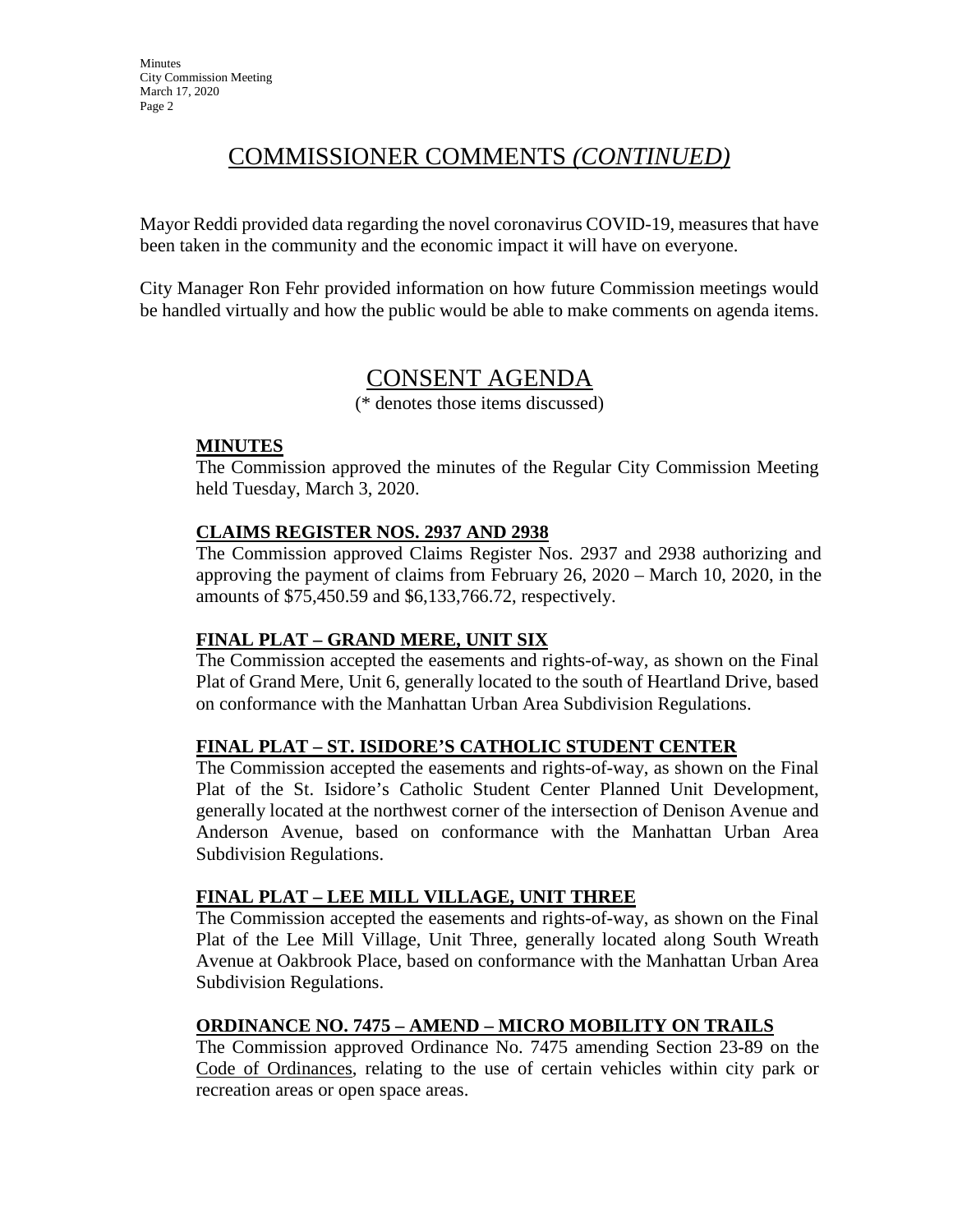# CONSENT AGENDA *(CONTINUED)*

## **ORDINANCE NO. 7476 – NATURAL BURIALS**

The Commission approved Ordinance No. 7476 amending Chapter 9 of the Code of Ordinances relating to the City-owned and operated cemeteries, regarding cemetery definitions (Section 9-1), condition of grave spaces (Section 9-16), and disinterment (Section 9-22) for natural burials.

### **\* AGREEMENT – ARCHITECTURAL SERVICES – JOINT MAINTENANCE FACILITY (SP1601)**

Commissioner Morse asked that the item be moved to the end of the General Agenda.

#### **\* AGREEMENT - CMAR – JOINT MAINTENANCE FACILITY (SP1601)**

Commissioner Morse asked that the item be moved to the end of the General Agenda.

### **CONTRACT AMENDMENT NO. 1 – TUTTLE CREEK BOULEVARD NORTH DITCH IMPROVEMENTS (SM1814)**

The Commission authorized the Mayor and City Clerk to execute Contract Amendment No. 1, in an amount not to exceed \$145,824.00, with Olsson, of Manhattan, Kansas, for additional design services for the Tuttle Creek Boulevard North Ditch Improvements Project (SM1814).

## **AWARD CONTRACT – SANITARY SEWER AERIAL CROSSING IMPROVEMENTS (SS1708)**

The Commission authorized the Mayor and City Clerk to accept the Engineer's Opinion of Probable Cost in the amount of \$301,473.00; awarded and authorized the Mayor and City Clerk to execute a construction contract in the amount of \$199,149.50 with JK Contracting, of Junction City, Kansas; and approved Resolution No. 031720-A authorizing construction and financing for the Sanitary Sewer Improvement Project (SM1807, SM1812).

#### **AWARD CONTRACT – KIMBALL AVENUE, BROWNING AVENUE AND KELLY DRIVE STORM SEWER IMPROVEMENTS (SM1807, SM1812)**

The Commission accepted the Engineer's Opinion of Probable Cost in the amount of \$288,743.50; awarded and authorized the Mayor and City Clerk to execute a construction contract to J&K Contracting, LC, of Junction City, Kansas, in the amount of \$270,320.70; and approved first reading of an ordinance authorizing construction and financing for the Kimball Avenue, Browning Avenue and Kelly Drive Storm Sewer Improvement Project (SM1807, SM1812).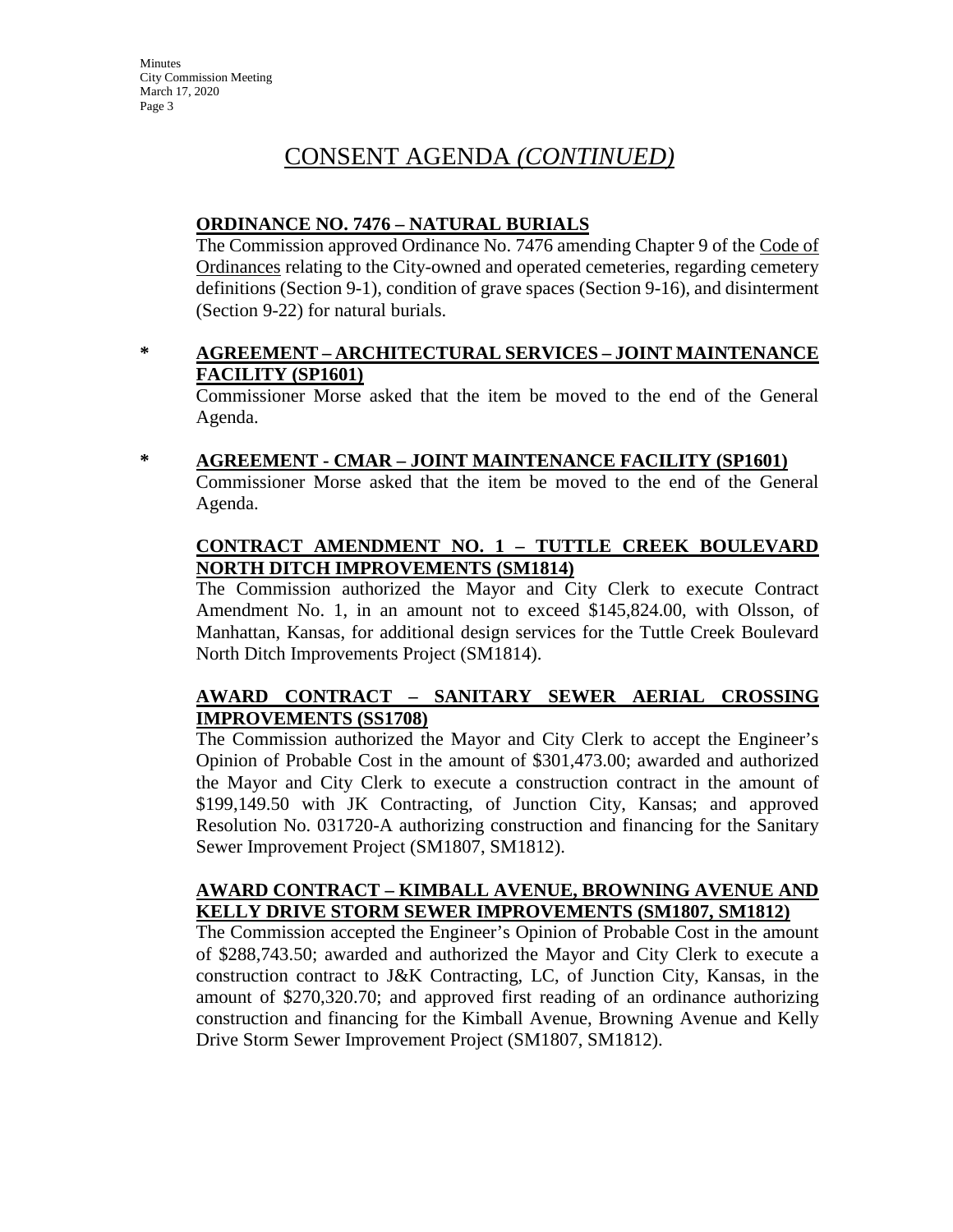# CONSENT AGENDA *(CONTINUED)*

## **AWARD CONTRACT – WELL REHABILITATION (WA2002, WA2008)**

The Commission awarded and authorized the Mayor and City Clerk to execute contracts in the total amount of \$99,805.00 with Sargent Drilling Company, of Salina, Kansas, for the 2020 Well Rehabilitation (WA2002 and WA2008) projects to rehabilitate Well Nos. 10, 13, 20 and 28, to be paid from the Water Fund.

### **AWARD CONTRACT – 2020 CONCRETE STREET MAINTENANCE (ST2002)**

The Commission awarded and authorized the Mayor and City Clerk to execute a construction contract, in the amount of  $$653,100.00$ , to T & M Concrete Construction Company, of Junction City, Kansas, for the 2020 Concrete Street Maintenance (ST2002) project.

# **LEASE PURCHASE – RUNWAY DEICING TRAILER**

The Commission accepted the bid, and authorized the purchase of a runway deicing trailer (CIP #AP069E) for the Manhattan Regional Airport, in the amount of \$54,660.00, from BATTS, Inc., of Advance, Indiana; and authorized the Mayor and/or City Clerk to execute a five-year Lease Purchase Agreement, with an annual payment of \$9,069.26 at a 2.07% interest rate, and all documents necessary for the lease purchase with Commerce Bank/Clayton Holdings, Inc., to be paid from the Airport Operations Division.

## **ACCEPT GRANT – KDOT - SAFE ROUTES TO SCHOOL, PHASE IIC**

The Commission authorized the Mayor to execute all required documents to accept the KDOT Transportation Alternative Grant for the Safe Routes to School, Phase IIC, with KDOT providing \$238,444.00 and the City providing \$120,000.00, and directed City Administration to proceed with this project.

## **PURCHASE – KIMBALL AVENUE REHABILITIATION (ST1914) STORMWATER MATERIALS**

The Commission approved and authorized the purchase of stormwater materials, in the amount of \$66,808.80, for the Kimball Avenue Rehabilitation (ST1914) project.

Mayor Reddi opened the public comments.

Hearing no comments, Mayor Reddi closed the public comments.

Commissioner Butler moved to approve the consent agenda with the exception of Item H - AGREEMENT – ARCHITECTURAL SERVICES – JOINT MAINTENANCE FACILITY (SP1601) and AGREEMENT - CMAR – JOINT MAINTENANCE FACILITY (SP1601) which was moved to the end of the General Agenda. Commissioner Morse seconded the motion. On a roll call vote, motion carried 5-0.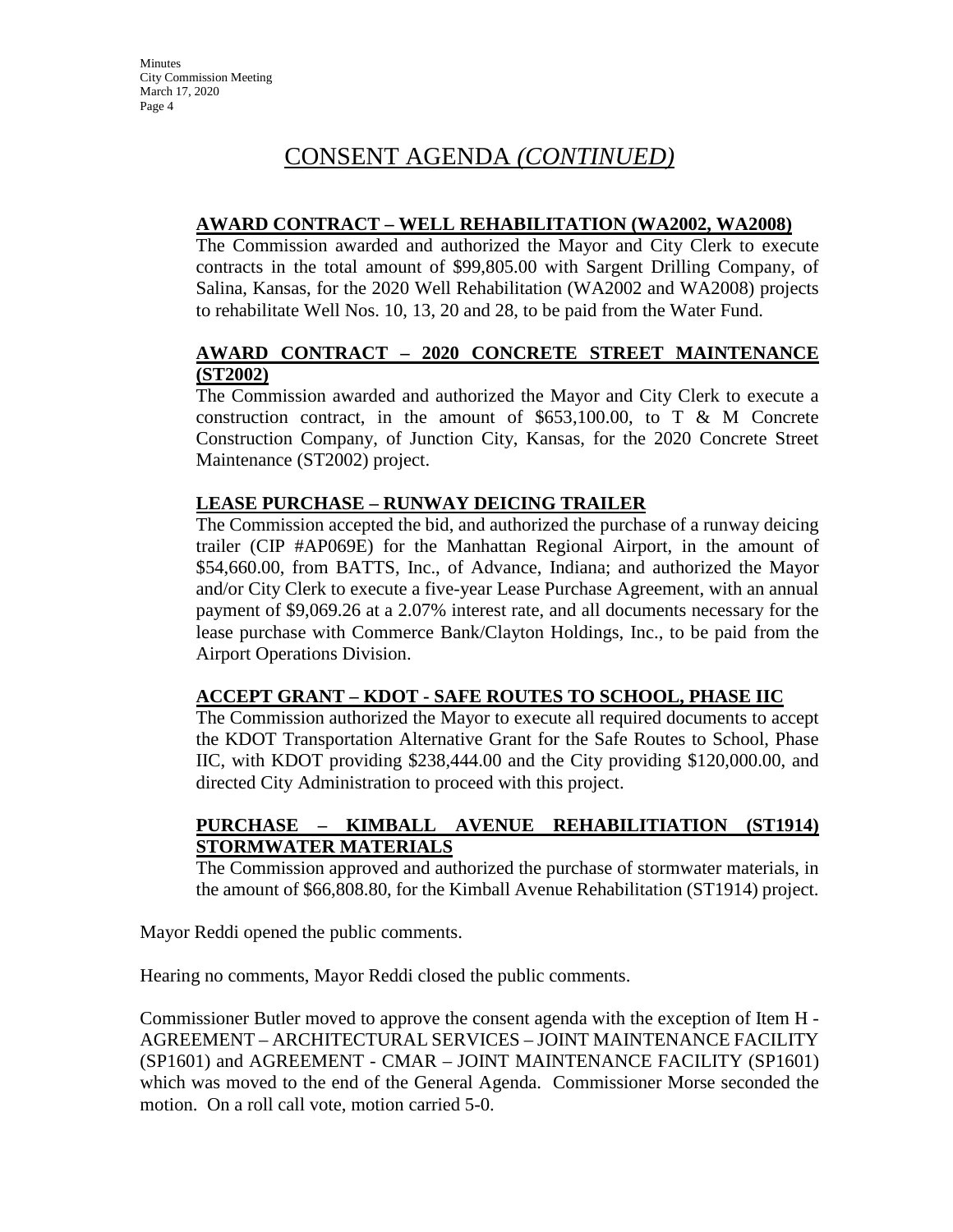# GENERAL AGENDA

## **FIRST READING - REZONE - 1018 AND 1026 POYNTZ AVENUE TO ALLOW FOR A NEW RESTAURANT/CAFÉ AND DRINKING ESTABLISHMENT IN THE EXISTING BUILDINGS ON THE SITE**

Chad Bunger, Assistant Director of Community Development, presented the request to rezone 1018 and 1026 Poyntz Avenue and the Manhattan Urban Area Planning Board's recommendation for approval. He then answered questions from the Commission.

Mayor Reddi opened the public comments.

Hearing no comments, Mayor Reddi closed the public comments.

Commissioner Hatesohl moved to approve first reading of an ordinance rezoning 1018 and 1026 Poyntz Avenue, a 22,500 square foot site generally located to the northeast of North 11<sup>th</sup> Street and Poyntz Avenue intersection, to the Parkside Planned Unit Development, based on the findings in the Staff Report *(See Attachment No. 1)* with two conditions of approval, and the recommendation of the Manhattan Urban Area Planning Board. Commissioner Butler seconded the motion. On a roll call vote, motion carried 5-0.

Commissioner Estabrook asked is public comments that were submitted prior to the Commission meeting. Ron Fehr, City Manager, stated that public comments, which were received by the City Clerk through the City's website, did not pertain to any item on the agenda but were provided to the Commissioners prior to the meeting.

## **AUTHORIZE TO REQUEST CONSTRUCTION BIDS - KIRKWOOD DRIVE EXTENSION (SM1816, ST1811)**

Brian Johnson, City Engineer, presented the current conditions of the site, traffic data of the Tuttle Creek Boulevard and Walters Drive intersection, the plan for Kirkwood Drive, and financing options for the project. He then answered questions from the Commission. He answered questions from the Commission.

Jason Hilgers, Deputy City Manager, and Ron Fehr, City Manager, provided additional information regarding a possible Transportation Development District (TDD) for the Walters-Morgan Construction property.

Mayor Reddi opened the public comments.

Hearing no comments, Mayor Reddi closed the public comments.

Brian Johnson, City Engineer, answered additional questions from the Commission.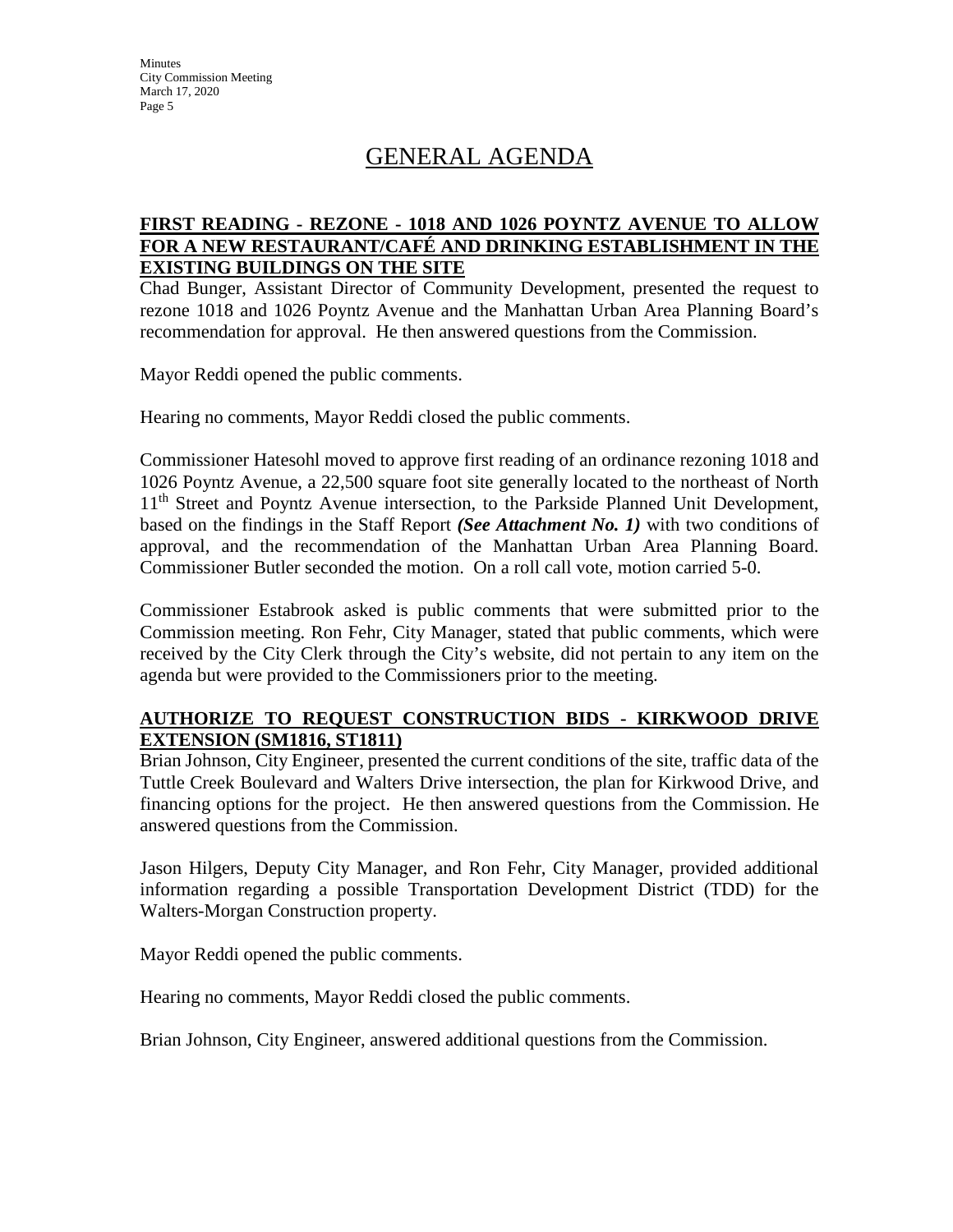# **GENERAL AGENDA (CONTINUED)**

#### AUTHORIZE TO REQUEST CONSTRUCTION BIDS - KIRKWOOD DRIVE **EXTENSION (SM1816, ST1811) (CONTINUED)**

After discussion, Commissioner Morse moved to authorize City staff to proceed with the solicitation of bids for the construction of the Kirkwood Drive Extension Project (SM1816/ST1811). Commissioner Butler seconded the motion. On a roll call vote, motion carried 5-0.

#### ITEM REMOVED FROM CONSENT AGENDA

#### AGREEMENT – ARCHITECTURAL SERVICES/AGREEMENT - CMAR – JOINT **MAINTENANCE FACILITY (SP1601)**

Ron Fehr, City Manager, highlighted the item. He then answered questions from the Commission.

After discussion, Commission Butler moved to approve the original consent agenda Item H, the Joint Maintenance Facility (SP1601) [which motion read to authorize City Administration to finalize, and the Mayor and City Clerk to execute, an agreement for professional services in an amount not to exceed \$1,090,363.00 with BBN Architects, Inc., of Manhattan, Kansas, for Architect Services for the Water, Wastewater, Street, Fleet, Forestry, and Park Maintenance Joint Facility (SP1601, CIP #ST063P); accept the Selection Committee's recommendation and find that McCownGordon Construction is the most qualified proposer for the Project; and authorize City Administration to finalize, and the Mayor and City Clerk to execute, an agreement for Construction Manager At-Risk services with McCownGordon Construction, of Manhattan, Kansas, for the Joint Maintenance Facility Water, Wastewater, Street, Fleet, Forestry and Park (SP1601)]. Commissioner Estabrook seconded the motion. On a roll call vote, motion carried 5-0.

Mayor Reddi opened the public comments.

Hearing no comments, Mayor Reddi closed the public comments.

#### **ADJOURNMENT**

At 8:24 p.m., the Commission adjourned.

Brenda K. Lety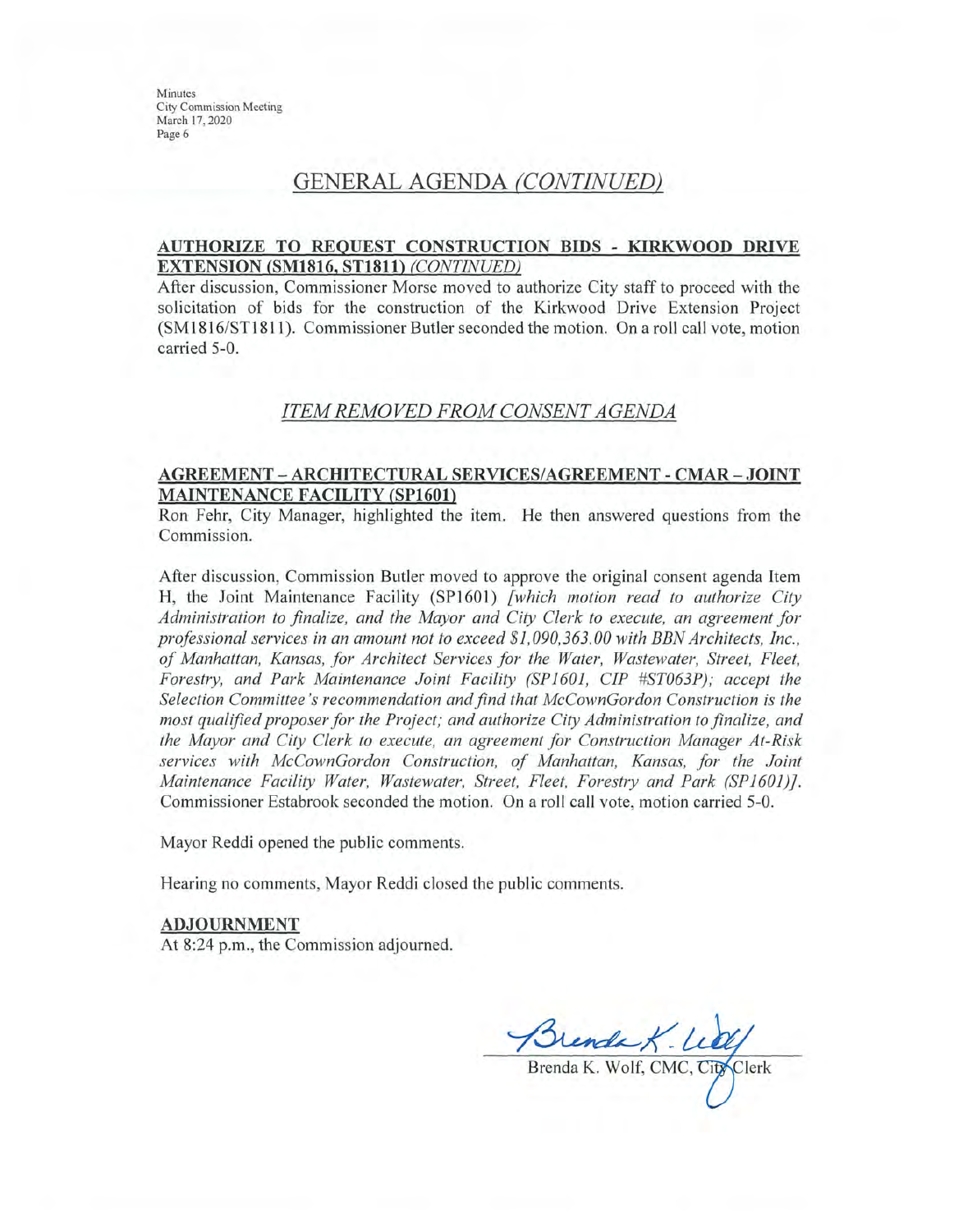Staff Report

Community Development Department

# **Rezoning & Preliminary DP Parkside PUD** REZ-20-003

PUD-20-004

| To:                       | Manhattan Urban Area Planning Board    |                         |
|---------------------------|----------------------------------------|-------------------------|
| From:                     | Barry T. Beagle, AICP, Senior Planner  |                         |
| <b>Hearing Date:</b>      | March 2, 2020                          |                         |
| Applicant:                | BBN Architects, Aaron Dyck, AIA        |                         |
| Owner:                    | <b>Phyllis Pease</b>                   |                         |
| <b>Property Location:</b> | 1018 and 1026 Poyntz Avenue.           |                         |
| Total Area:               | 22,500 square feet (150' x 150')       |                         |
| Current Zoning:           | C-1, Restricted Business District      |                         |
| Requested Zoning:         | PUD, Planned Unit Development District |                         |
| Neighborhood Zoning:      | North: R-1/TNO<br>East: C-1            | South: C-1<br>West: R-3 |



*Figure 1. Vicinity Map*

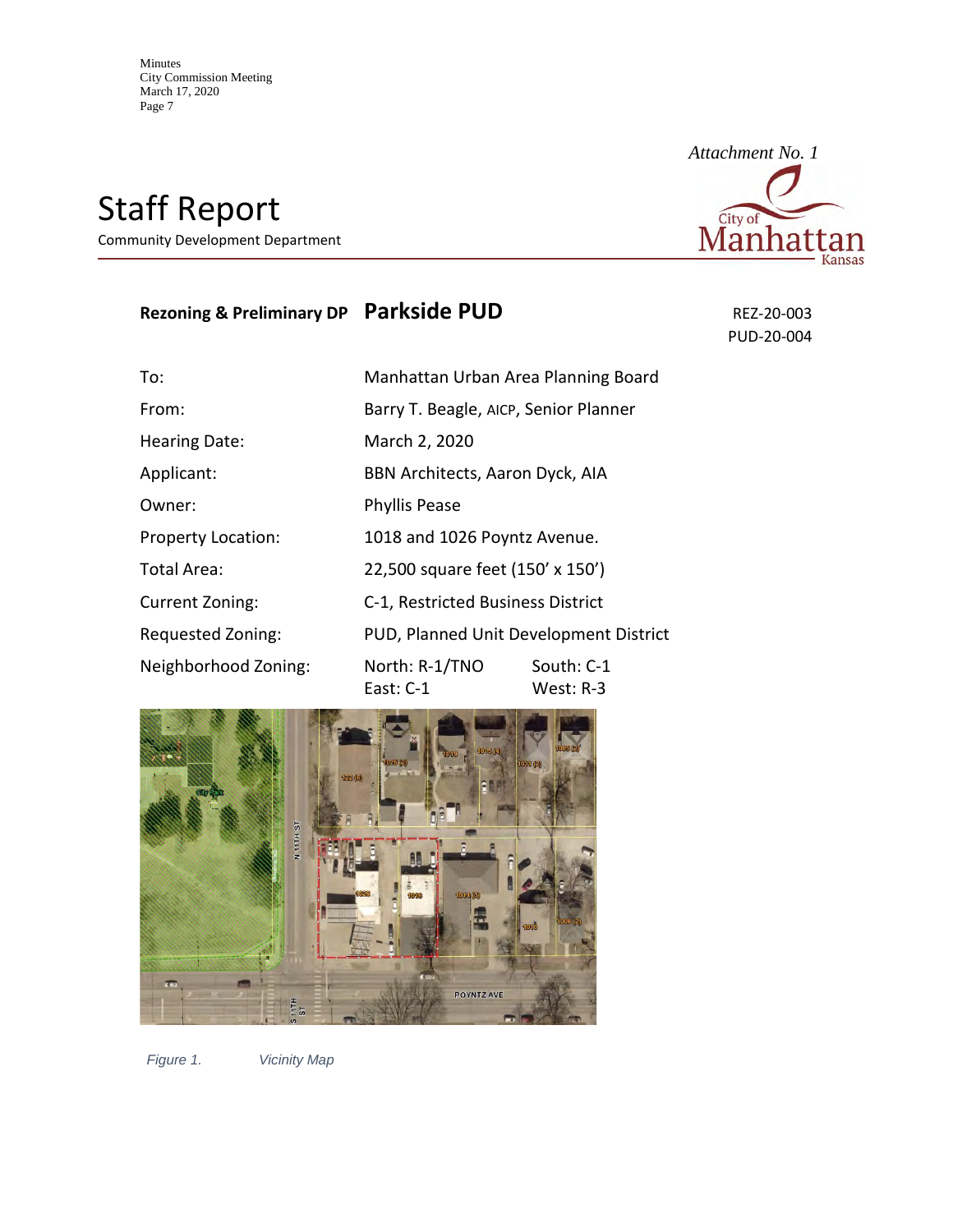# **BACKGROUND**

The subject property comprises three (3) Ward lots that collectively dimension 150-feet by 150-feet at the northeast corner of N  $11<sup>th</sup>$  Street and Poyntz Avenue. The site is presently occupied by two (2) commercial structures including a 2,020 square foot, singlestory office building at 1018 Poyntz constructed in 1970; and, an 1,800 square foot, singlestory automotive service station at 1026 Poyntz constructed in 1967. Up until recently acquired by the applicant, both properties operated independently of each other with their own access and parking.

The site of the office building is nearly entirely paved for parking including five (5) space for customer parking in front of the building and alley accessible parking across the back of the property to the north. The site of the former automotive service is also almost entirely paved and includes two (2) wide curb cuts, one on Poyntz, and the other on  $11<sup>th</sup>$ Street. The site is also accessible from the alley to the north. The service station includes two (2) large canopies extending to the south and west of the building that formerly covered gas pumps that have been removed. There were a total of five (5) underground fuel tanks, the first of which was removed in 1999, with the remainder of the tanks removed in 2014.

# **PROPOSED DEVELOPMENT**

The proposed rezoning and Preliminary Development Plan (PDP) consolidates 1018 and 1026 Poyntz Avenue into a single, unified project that includes the adaptive reuse of the former service station to a restaurant/café and drinking establishment. Based on the applicant's overall project statement, the first phase will include renovation of the former office building at 1018 Poyntz to a catering bakery and catering business (Little Batch Bakery) that is scheduled to be completed in 2020. The second phase involves renovation of the existing automotive service station at 1026 Poyntz for use as a restaurant/café with drinking establishment and a local produce market (Parkside Station). This phase is estimated to be completed in 2021. The applicant sees the intended use of the property as being consistent with the Poyntz Avenue commercial corridor and serve as a link between the Downtown retail/entertainment district and Aggieville as well as serve as an amenity to City Park immediately west.

The applicant's proposal is more than a simple conversion of use of existing buildings, but the establishment of a unique social environment combining indoor/outdoor dining with outdoor social gathering spaces along with decorative landscaped features. Parkside Station will be the focal point of the development and will combine a unique indoor/outdoor dining experience with outdoor common areas facilitating casual gatherings and lounging areas. Little Batch Bakery will have two (2) to three (3) staff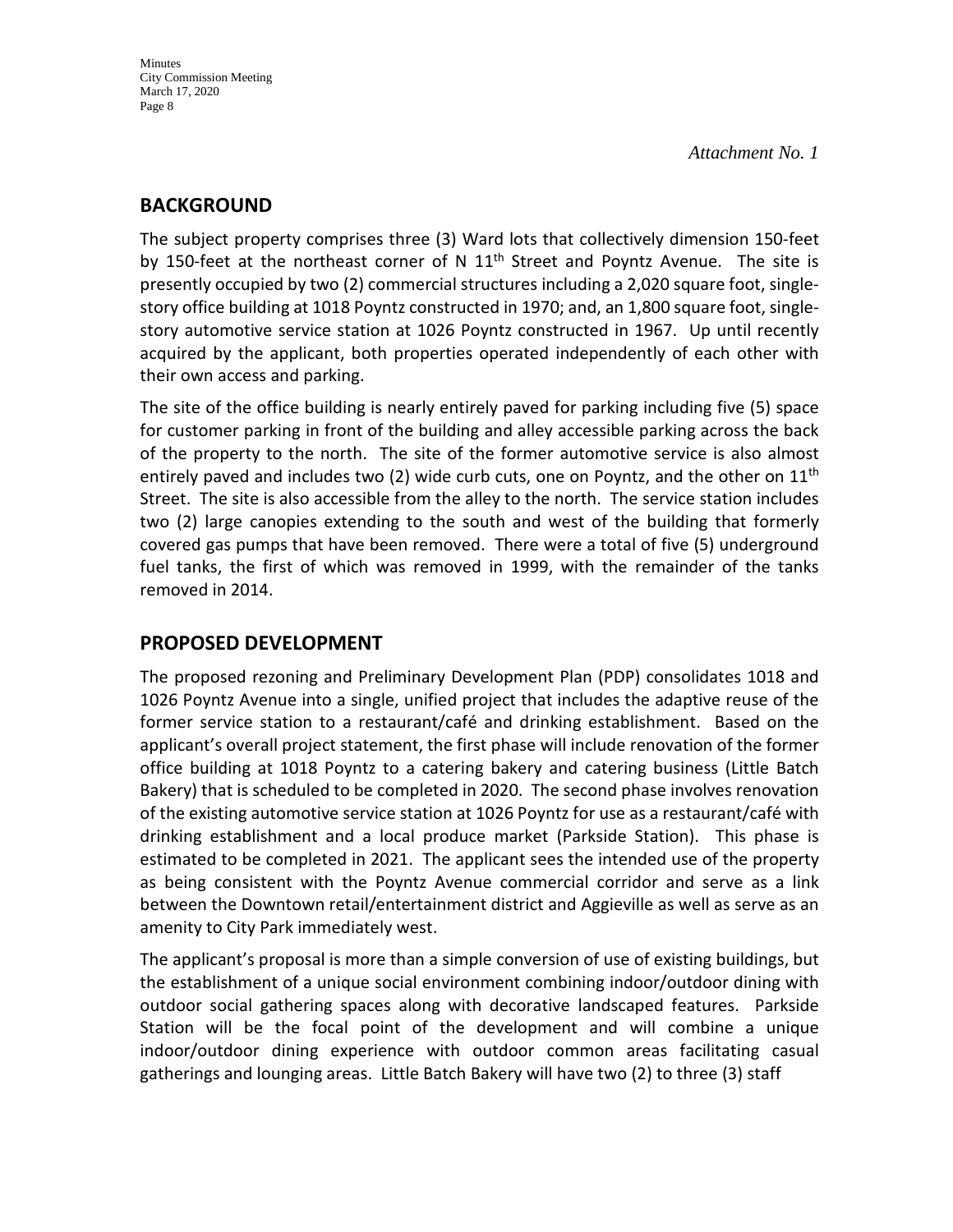members and will operate from 5:00 am to 5:00 pm. Parkside Station will employee seven (7) to 10 staff members during the largest shift and will operate from 7:00 am to 10:00 pm.

In conjunction with this request, the applicant will also be seeking national register designation for the former (Conoco) service station. The State Historic Preservation Office has informed staff that the site is potentially eligible for State and National Register designation. The applicant hopes to secure historic designation before any major modifications to the station take place in order to apply for tax credits before for qualifying work. Any work requiring a building permit would have to be reviewed and approved by the Historic Resources Board of Manhattan before any such work begins to ensure historic compatibility.

# **GENERAL STANDARD FOR PLANNED UNIT DEVELOPMENTS**

Section 9-103 of the Zoning Regulations sets out general standards applicable to all PUD's that are designed to provide the greatest amount of flexibility in the mixing of compatible uses, and the location and type of structures for those uses while setting aside perpetual common open space and facilities for customers of the district.

- 1. **Permitted Uses**. The applicant may propose any mixture of land uses in conjunction with their PUD. In this case, outside of the applicant's declared use of the buildings, the PUD does not include any other potential uses to which the property may be put. As a result, any change of use beyond the restaurant/café and local produce market, and, catering bakery and catering business, will constitute an amendment to the PUD and will require the applicant to go through a plan amendment process as a substantial modification.
- 2. **District Size.** A minimum lot size of one-half acre (21,780 square feet) is required to establish a residential or commercial PUD. At 22,500 square feet, the subject property complies with the minimum lot size requirement.
- 3. **Bulk Regulations.** The front, side and rear yard setbacks are to be generally consistent with the existing zoning district on the proposed site and adjacent property. Both buildings generally conform to the setback requirements of the C-1 District as presently zoned except for the office building that maintains a side yard setback of 3-feet, 8 inches as opposed to 8-feet as currently required. This building has existed this way since initially constructed in 1970. In addition, the canopies associated with the former automotive service station do not conform to the front yard setback requirement on Poyntz Avenue or N 11<sup>th</sup> Street. Both canopies are original to the construction of the service station in 1967.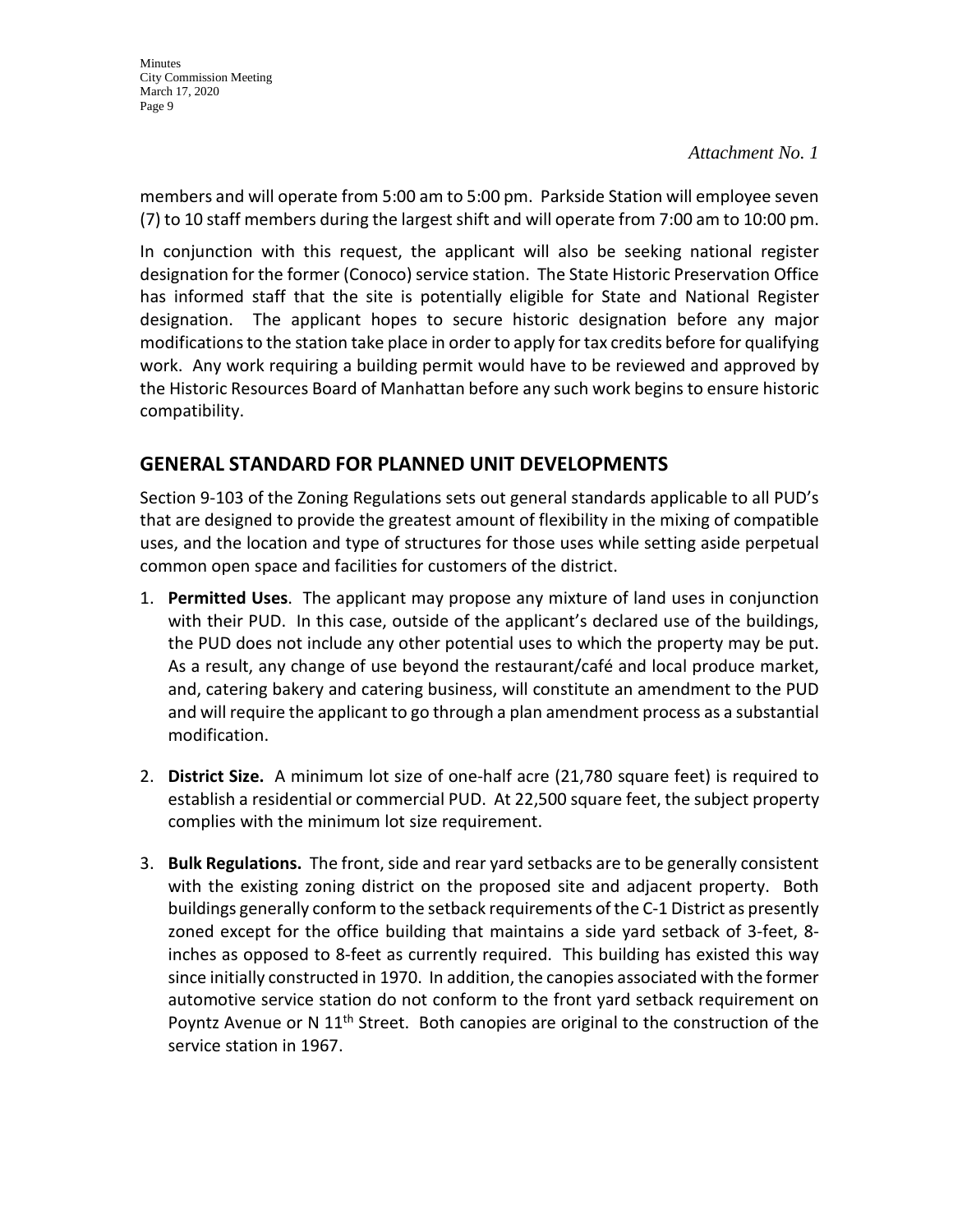- 4. **Maximum Lot Coverage**. A PUD limited solely to commercial use is limited to a total ground area occupied by structures of not more than 50% of land area. In this case, the combined area of both building and their corresponding improvements total approximately 4,300 square feet, or 19% of the land area.
- 5. **Signs**. Proposed signage associated with the Little Batch Bakery building includes a 20 square foot, 13-foot tall pylon sign in front of the building on Poyntz Avenue and a 33.87 square foot awning sign mounted above the buildings front entry. Signage for Parkside Station will be limited to a 27.6 square foot fascia mounted canopy sign on the leading edge of the canopy's facing N  $11<sup>th</sup>$  Street and Poyntz Avenue. The canopy sign will consist of individual 18-inch tall letters that spell out Parkside Station. All signs will be internally illuminated.
- 6. **Parking**. Off-street parking shall generally comply with the requirements of Article 7 of the Zoning Regulations for establishments providing for the sale and consumption of food and/or beverages and refreshments. The PUD provides a total of 17 on-site parking spaces including two (2) ADA accessible spaces and one (1) 15-minute parking space. The PUD also identifies five (5) parking spaces behind the Little Batch Bakery along the alley as "employee parking". In addition, a bike parking area at the northwest corner of the site will accommodate up to 18 bicycles. Given neighboring residential occupancies and the site's location adjacent to City Park, it is anticipated that a good share of customer traffic will likely be on foot or by bike. Between bicycle and vehicular parking Public Works anticipates there to be adequate parking, especially given the anticipated rate of customer turnover.

Site improvements related to parking include the elimination of the over-wide driveway on N  $11<sup>th</sup>$  Street and limiting vehicular traffic to two (2) point of access on Poyntz Avenue and the alley that runs along the north property line. The eastern access drive on Poyntz Avenue will be narrowed slightly and serve four (4) customer parking spaces in front of the Little Batch Bakery building. The western access drive will be substantially narrowed to facilitate a one-way traffic movement from south to north. The north end of the drive will need to be signed "Do Not Enter" to reinforce the oneway orientation of the drive.

7. **Guarantees.** Landscaping and underground irrigation shall be guaranteed by the applicant by providing a bond, letter of credit, certificate of deposit, or equivalent to guarantee their installation. A Landscape Performance Agreement will need to be executed with the City prior to issuance of a building permit or commencement of use associated with Phase 2.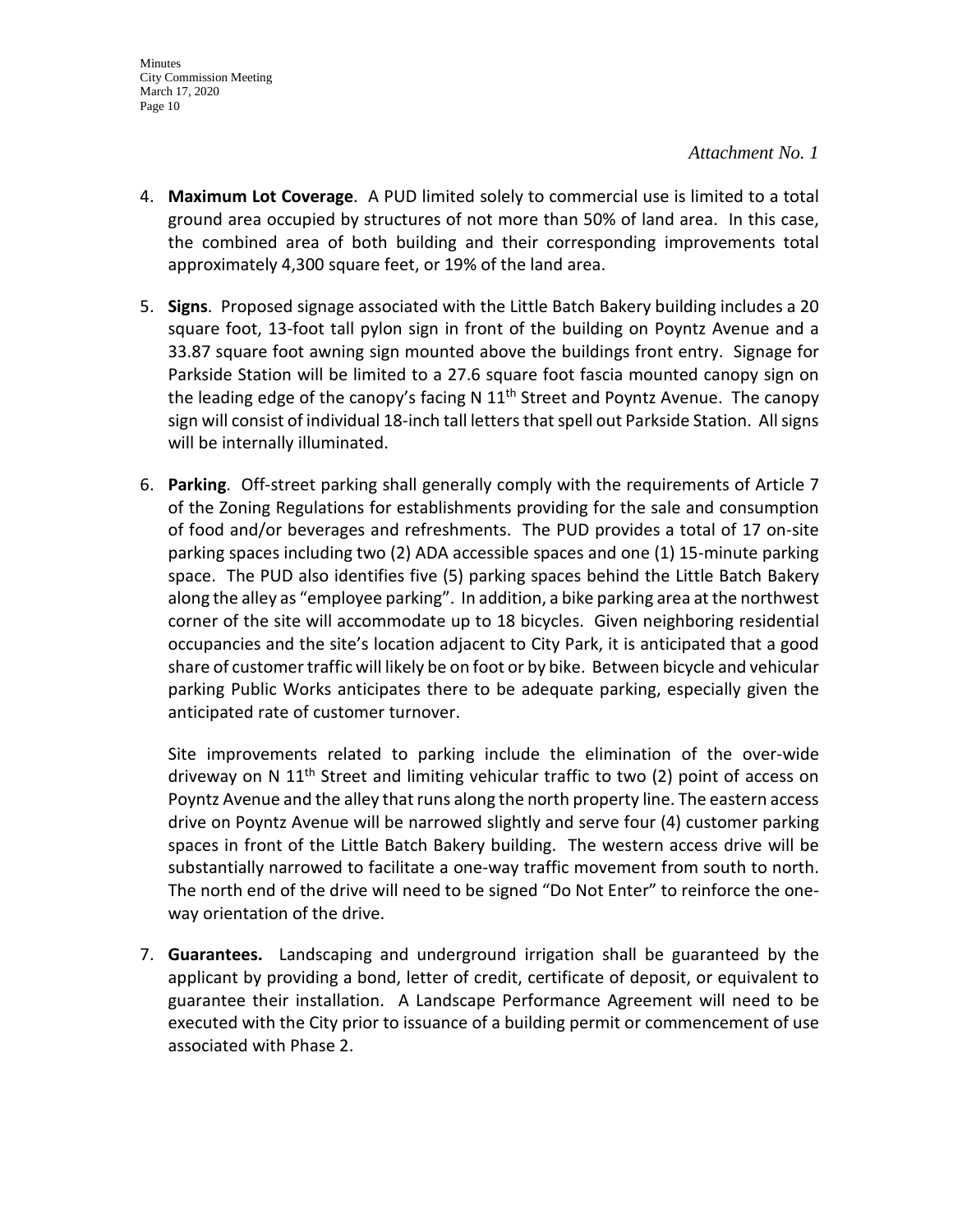# **REVIEW CRITERIA FOR PLANNED UNIT DEVELOPMENTS**

Section 9-104 of the Zoning Regulations sets out criteria that is to be used by the Planning Board and Governing Body, in addition to matters considered with the establishment of any zoning district, in determination of the approval, approval with conditions or disapproval of a proposed PUD District.

- 1. **Landscaping.** The Preliminary Development Plan of Parkside includes a Landscape Plan labeled as Sheet L1.00. The landscape plan specifies the type, size and quantity of landscape materials to be installed with respect to the proposed project including the proposed method of irrigation. The principal focus of the landscape plan is with respect to Parkside Station at the corner of N 11<sup>th</sup> Street and Poyntz Avenue. Parkside Station is the focal point of the development and the place where people will congregate on the property. A distinctive feature of the development is the open space area on the west and south sides of the building. Landscaping in this area will be incorporated into a three (3) foot block wall with planting bed extending along N 11<sup>th</sup> Street and Poyntz Avenue. Landscaping will include a combination of evergreen and deciduous shrubs and narrow columnar trees to create a unique and distinctive streetscape appearance. The applicant's proposal also includes similar plantings between the sidewalk and curb across the site's frontage on N 11<sup>th</sup> Street and Poyntz Avenue. Public Works does not object to landscaping in the right-of-way provided it does not obstruct sight distance along both streets and the applicant assumes responsibility for maintenance.
- 2. **Screening.** Sec. 9-104(B) of the Zoning Regulations indicates that screening shall be required when a non-residential use abuts an existing residential use or where outdoor storage areas are proposed. In this case, the proposed rezoning and resulting improvements do not alter the existing land use relationship between the subject property and adjoining residential property to the north across the alley. Both the subject property and residential property to the north back onto the alley. For the past 53-years, 1026 Poyntz was used as a gas service station that dispensed gas as well as performed general automotive service. In more recent years, the gas pumps and underground gas tanks were removed and the station concentrated more on tire and general automotive service. As a result, cars in varying stages of repair have been parked or stored on the property in addition to outdoor tire racks that have resulted in a somewhat cluttered appearance. Over this time, there has not existed any form of screening as a buffer to residential property across the alley to the north. The proposed rezoning and PUD will dramatically change the character and appearance of the property. Although the former service station and canopies will remain, the property will be repurposed as a unique dining attraction. In place of cars indiscriminately parked on the property, a distinctive open dining area and gathering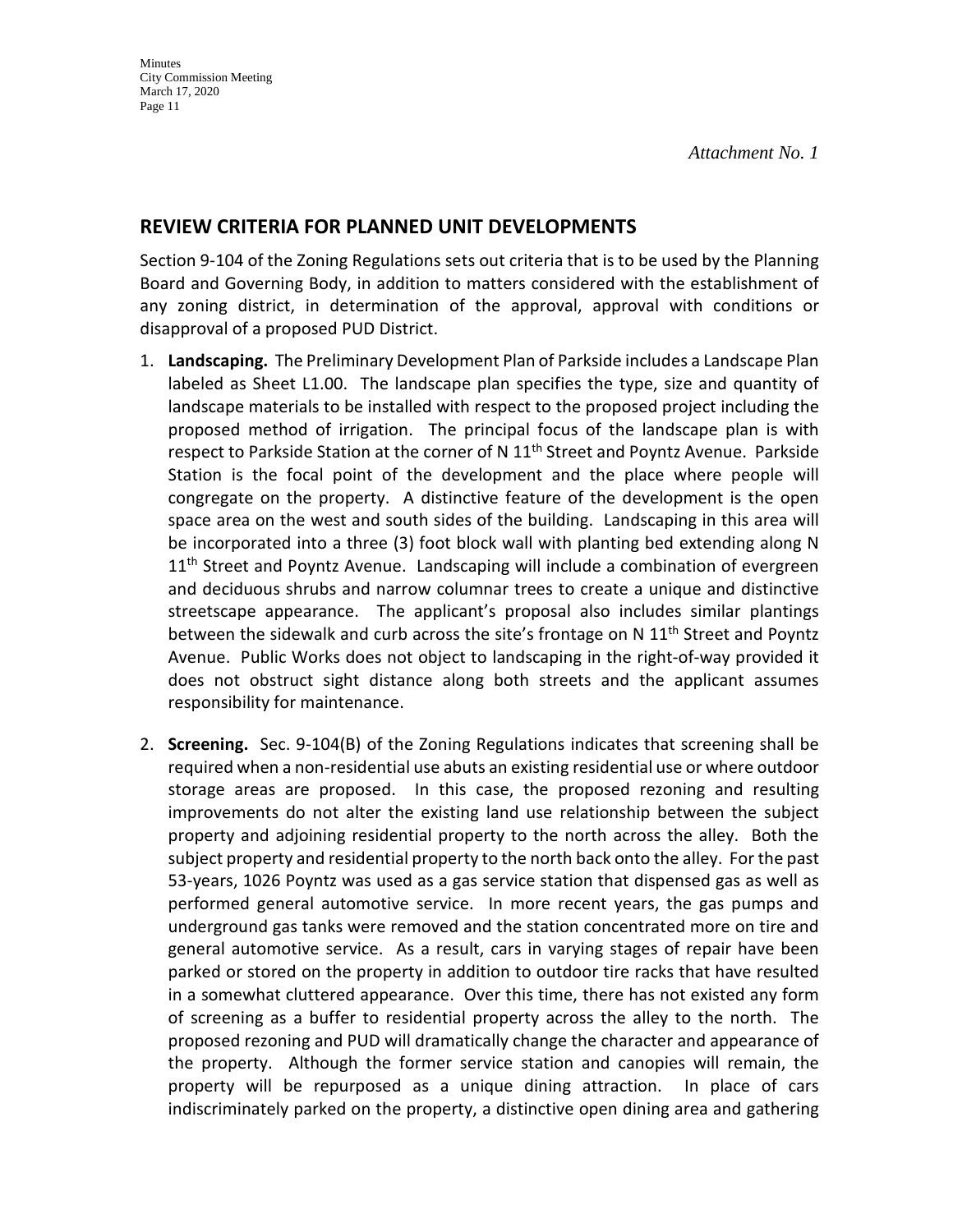place will be created. To provide definition of this space, an eight (8) foot tall breeze block wall will be constructed across this areas north boundary between the Parkside Station and the sidewalk on N  $11<sup>th</sup>$  Street. In addition to the width of the alley and parking along the alley, the breeze block wall will provide an extra degree of separation to residential property to the north. As it is, the site's repurpose as a restaurant/café is anticipated to be more neighborhood friendly than the site's former use as a service station. The occupation of the former office building as a bakery and catering business does not alter the site nor the existing land use relationship with neighboring residential property to the north for which screening is required.

- 3. **Drainage.** The drainage system shall be designed in conformance with the Stormwater Management Plan. Public Works observed that the total impervious surface under proposed conditions appears to be less than that under existing conditions. Based on that consideration, a drainage report was not required in conjunction with this proposal. A 2016 Downtown East and West Watershed Study indicates the southwest corner of the property may be subject to a 100-year inundation, but does not indicate such inundation will make contact with either building on site. Public Works indicates that internal site drainage will need to be reviewed at the time of building permit application. They anticipate the need to connect the site directly to the City storm sewer system with the existing inlet at the southwest corner of the site being the most conducive for this purpose. If the applicant chooses to make this connection, the inlets condition may require its replacement at the time of construction.
- 4. **Circulation.** Sec. 9-104(D) of the Zoning Regulations indicates the internal circulation plan shall provide for safe, convenient and efficient movement of goods, motorists and pedestrians; pedestrian traffic shall be accommodated within the development; and, bicycle pathways be incorporated into the design of vehicle and pedestrian traffic ways. The Preliminary Development Plan makes some significant changes with respect to site access and internal circulation. A significant improvement will be the elimination of the driveway on N  $11<sup>th</sup>$  Street that is over 54-feet wide. As the area west of Parkside Station is being repurposed as common open space, there is no need to continue to support this driveway. This will limit site access from N  $11<sup>th</sup>$  Street to the alley. The western most driveway on Poyntz Avenue is over 33-feet wide and facilitates a two-way traffic movement. This driveway is proposed to be reduced to 14-feet in width that will restrict traffic movement to a one-way orientation that is proposed from south to north. A "Do Not Enter" sign should be posted at the intersection of the drive with the alley to reinforce its one-way orientation. The combination of parallel and angled parking spaces along this driveway will also reinforce its one-way orientation. The eastern most driveway on Poyntz will be narrowed slightly but still facilitate a two-way traffic movement. Public Works supports the changes in access and the resulting traffic circulation pattern.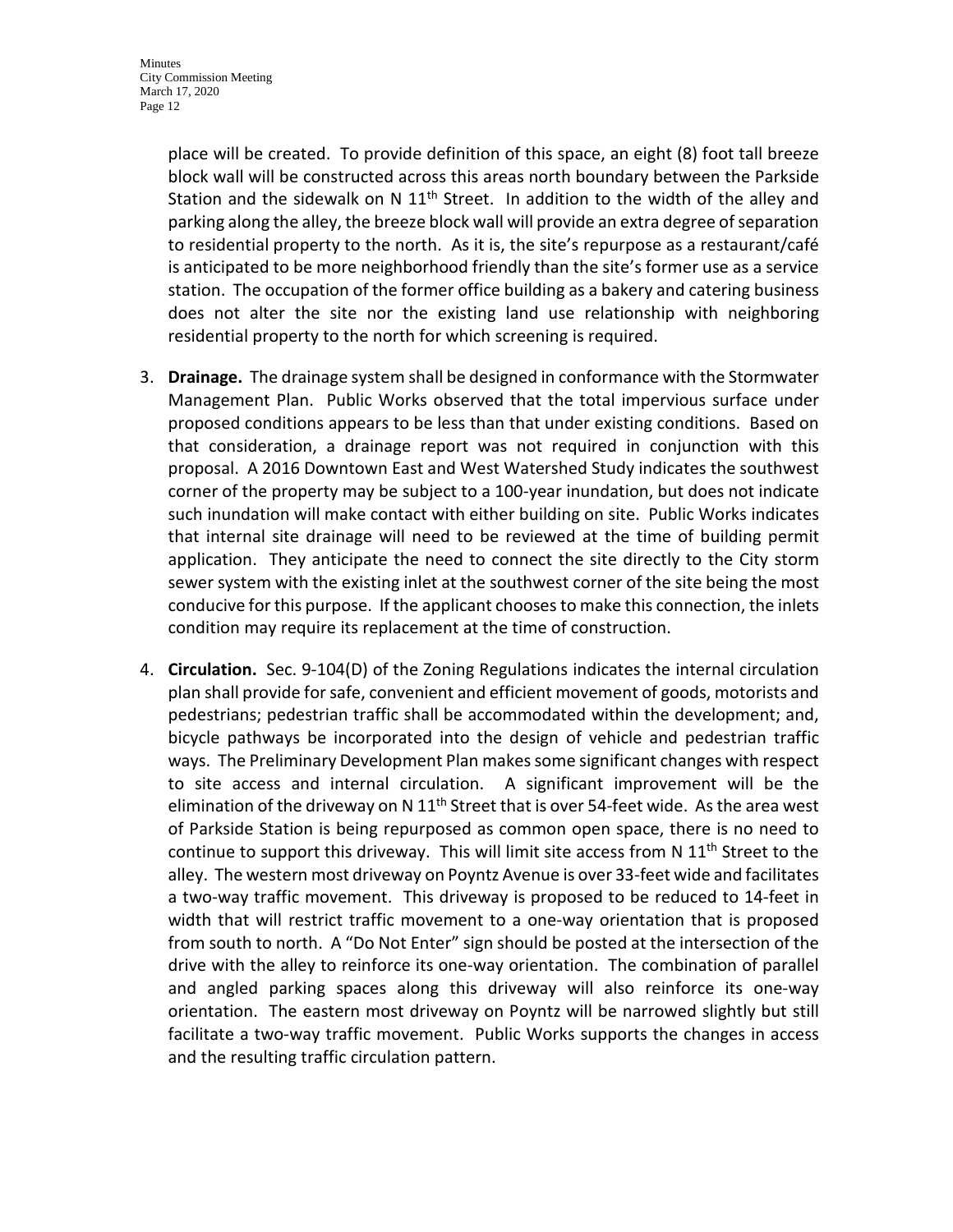Pedestrians can conveniently access both buildings from the sidewalk on Poyntz. Pedestrians can access the site from the sidewalk on  $N$  11<sup>th</sup> Street through a separation in the eight (8) foot tall breeze block wall at the north end of the common open space area.

The applicant's proposal also includes a bicycle parking area at the northwest corner of the property that will provide 18 secure parking spaces. This is an important feature as it is anticipated that a number of patrons will access the site by bike.

5. **Open Space and Common Area:** Sec. 9-104(E) of the Zoning Regulations indicates that applicants are encouraged to provide open space for the use of residents or users of the PUD. Common open space shall be consistent with the planned function of the PUD and located to be convenient, readily accessible and visually attractive. The project will result in an overall reduction of driveway and parking area on the south and west sides of Parkside Station by replacing pavement used for parking and storage of vehicles under repair with outdoor dining and lounging areas. This unique outdoor experience is an integral part of the adaptive reuse of the former service station to a restaurant/café. Landscaping will be focused on the streetscape and create a distinctive edge effect on N  $11<sup>th</sup>$  Street and Poyntz Avenue. This common open space is consistent with the planned function of the PUD and located to be convenient, readily accessible and visually attractive.

# **MATTERS TO BE CONSIDERED WHEN CHANGING ZONING DISTRICTS**

Section 15-403(A) of the Zoning Regulations identifies 13 factors that should be considered when evaluating the suitability of a rezoning request affecting specific property. The factors are in bold print, followed by findings of fact and staff evaluations, when applicable.

- 1. **The Existing Use of Property**. The subject property currently exists as two (2) separate but adjoining commercial properties presently zoned the C-1, Restricted Business District. 1018 Poyntz Avenue is presently occupied by an approximate 2,020 square foot office building constructed in 1970. 1026 Poyntz Avenue at the corner of N 11<sup>th</sup> Street and Poyntz Avenue is presently occupied by an approximate 1,800 square foot former gas station constructed in 1967. In more recent years, the underground fuel tanks and gas pumps have been removed from the property and the building is used for general automotive service.
	- *Evaluation:* The subject property has been in continuous commercial use since the later 1960's.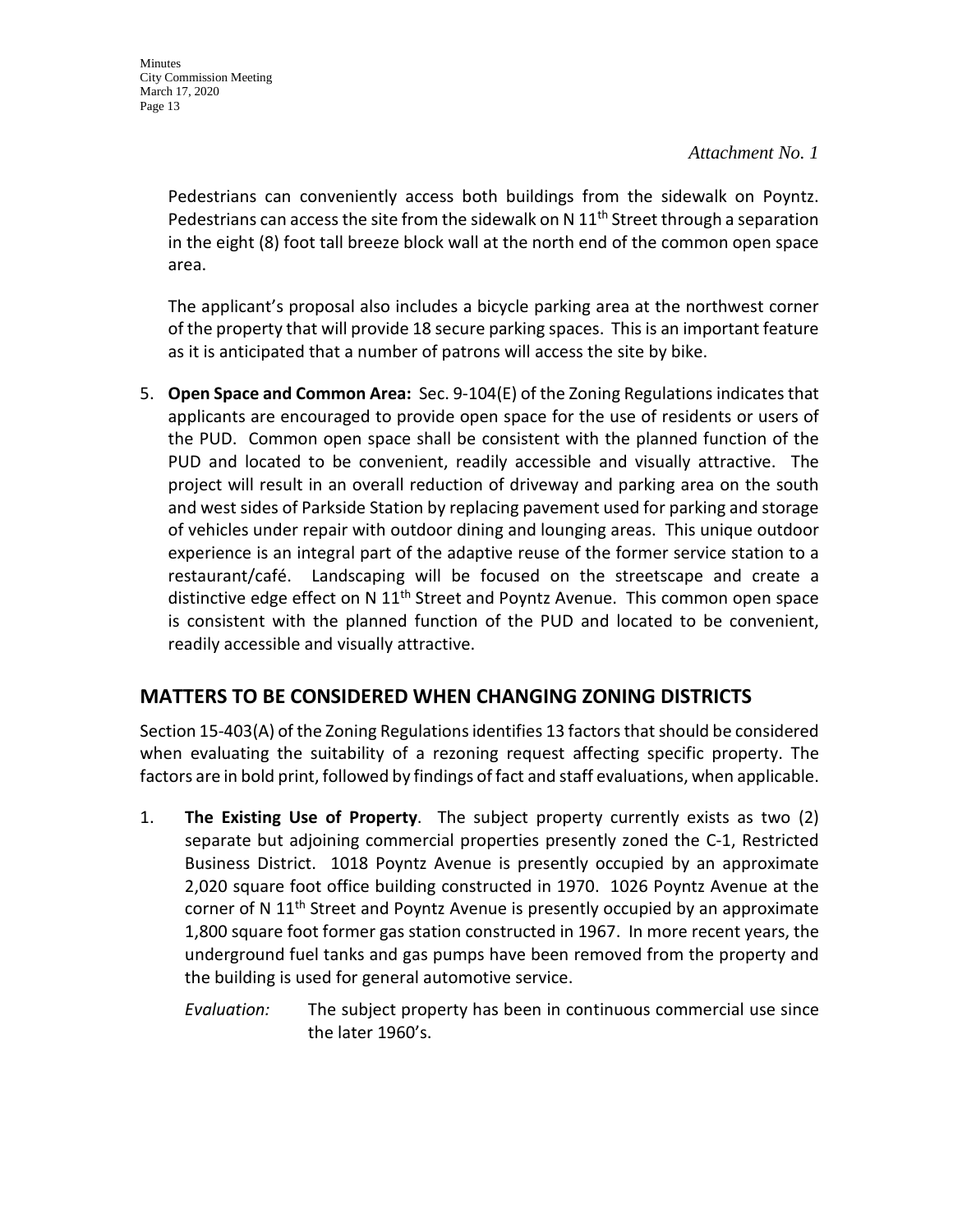2. **The Physical and Environmental Characteristics of the Property**. The subject property is relatively flat draining slightly to the south. The land encompassing both buildings is nearly entirely paved.

Based on records of the Kansas Department of Health and Environment (KDHE) there were a total of five (5) underground fuel storage tanks on the site of the former gas station. Each of the tanks are listed as having been installed in 1966. With the elimination of gas service at the station, the gas pumps were eventually removed. The first of the underground tanks was removed in 1999 with the remainder removed in 2014. KDHE notes that with the removal of the remaining fuel tanks in 2014, the site was entered into their Trust Fund Program. The trust fund is intended to assist owners and operators of storage tanks with the cost of remedial action where contamination from petroleum storage tanks has occurred. Based on a last site assessment in 2016, the site was assigned to the monitoring unit and no remediation was applied. The applicant was asked to confirm with KDHE if the proposed change of use to a restaurant would require special approval. The response from KDHE is that it would not require any approval or consent by them, except to note that if there is excavation and a strong odor of petroleum is detected, KDHE would have to be notified.

*Evaluation:* There are no physical characteristics associated with the property that would deter its improvement as proposed. Except for alteration of drives and parking, both building that currently occupy the site will remain. Based on comments from KDHE, there do not appear to be any environmental characteristics that would deter the site's change of use to a restaurant/café and commercial bakery and catering business.

#### 3. **The Zoning and Land Uses of Nearby Properties.**

- North R-1/TNO, Single-Family Residential with Traditional Neighborhood Overlay – Multiple-Family Residential.
- South C-1, Restricted Business District Professional Office.
- East C-1, Restricted Business District Professional Office.
- West R-3/TNO, Multiple-Family Residential with Traditional Neighborhood Overlay – Manhattan City Park.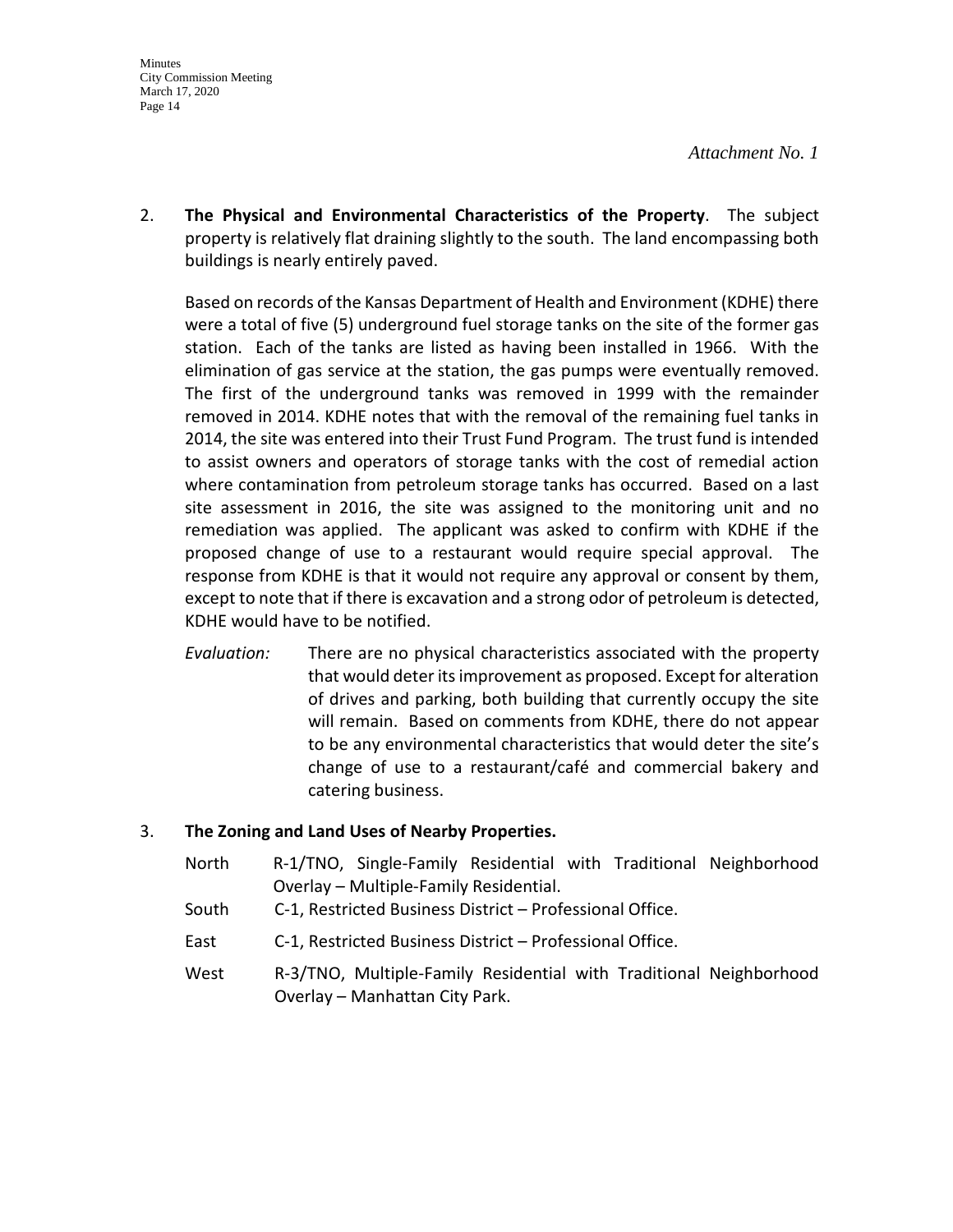*Attachment No. 1*

See map below for zoning context.

4. **The Suitability of the Property for Land Uses to which it is Restricted under Current Zoning**. The site's present classification of C-1 is consistent with the Poyntz Avenue commercial corridor extending west of Downtown to N  $17<sup>th</sup>$  Street. The existing office building at 1018 Poyntz Avenue is a permitted use in the C-1 District although the site itself does not conform to the minimum lot size requirements of the district.



*Figure 2. Zoning Map*

The automotive services station at 1026 Poyntz Avenue is not permitted in the C-1 District as presently zoned, but, is believed to have been compliant with zoning at the time of its construction in 1967.

- *Evaluation:* Based on the established character of the Poyntz Avenue commercial corridor, the subject property remains suitable for the uses to which presently restricted.
- 5. **The Character of the Neighborhood**. As noted, the subject property is part of a long established commercial corridor extending west of Downtown to N 17<sup>th</sup> Street along Poyntz Avenue. Properties fronting Poyntz Avenue to the depth of the alley form the corridor and are zoned the C-1, Restricted Business District. Properties that constitute the corridor have historically been used for office, institutional and limited commercial land uses. Situated at the northeast corner of N 11<sup>th</sup> Street and Poyntz Avenue, the subject property is part of the Poyntz Avenue commercial corridor.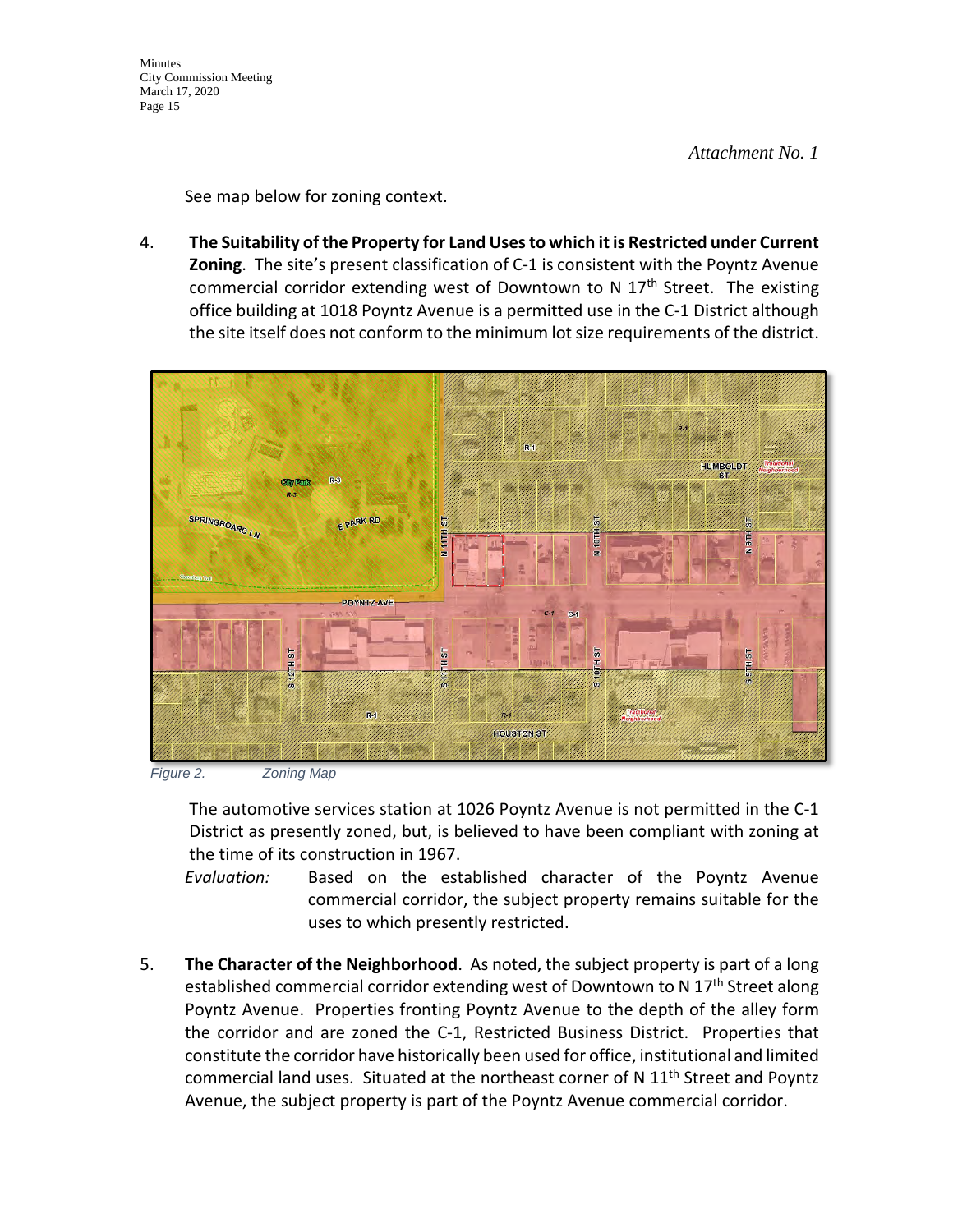More immediately, the subject property is bounded to the north by a six (6) unit apartment building and a single-family dwelling converted into two (2) apartment units; to the south by professional office buildings; to the east by a professional office building; and, to the west by City Park.

- *Evaluation:* The character of this area defined by the Poyntz Avenue commercial corridor, residential development to the north and City Park to the west. Based upon the established pattern of land use, this area is not in transition to uses inconsistent with the established character of the immediate area.
- 6. **The Compatibility of the Proposed Zoning District with Nearby Properties and the Extent to which it may Detrimentally Affect those Properties**. The proposed rezoning and Preliminary Development Plan provide for the adaptive reuse of a former gas station and automotive repair shop to a neighborhood restaurant/café. The adjoining building will be retained and converted from an office to a bakery and catering business. Together, they make up the Parkside PUD. An objective of the PUD District is to achieve a development plan which suits the specific needs of the site and takes into account the unique conditions of the property which may require changes of conventional bulk regulations, lot layout, or density; or results in a project that provides greater public benefit than would be provided under conventional zoning,

As presently zoned, the C-1 District does not accommodate the uses proposed and would require the property be reclassified to a higher intensity commercial district. The range of uses allowed would be inconsistent with the predominant character of the corridor for office, institutional and limited commercial uses. Given its unique position between Downtown and Aggieville and location across from City Park, the property has tremendous potential to be keystone project that ties together with the commercial corridor, adjoining residential neighborhood and City Park. A growing trend across the country is the conversion of old and abandoned gas stations to new innovative uses such as offices, restaurants and small shops. At the center of such projects is the conversion and adaptive reuse of the gas station itself. In addition to the restoration of the gas station, such projects often include open space amenities catering to outdoor dining and public gathering spaces. Conventional zoning may not provide the right tools by which to accommodate such a conversion let alone the incorporation of unique and character defining features that make them an attraction to the neighborhood and community as a whole.

*Evaluation:* The applicant's proposal achieves the objectives of the PUD District by accommodating a compatible adaptive reuse of the former gas station and office building that provides a greater public benefit that would be provided under conventional zoning.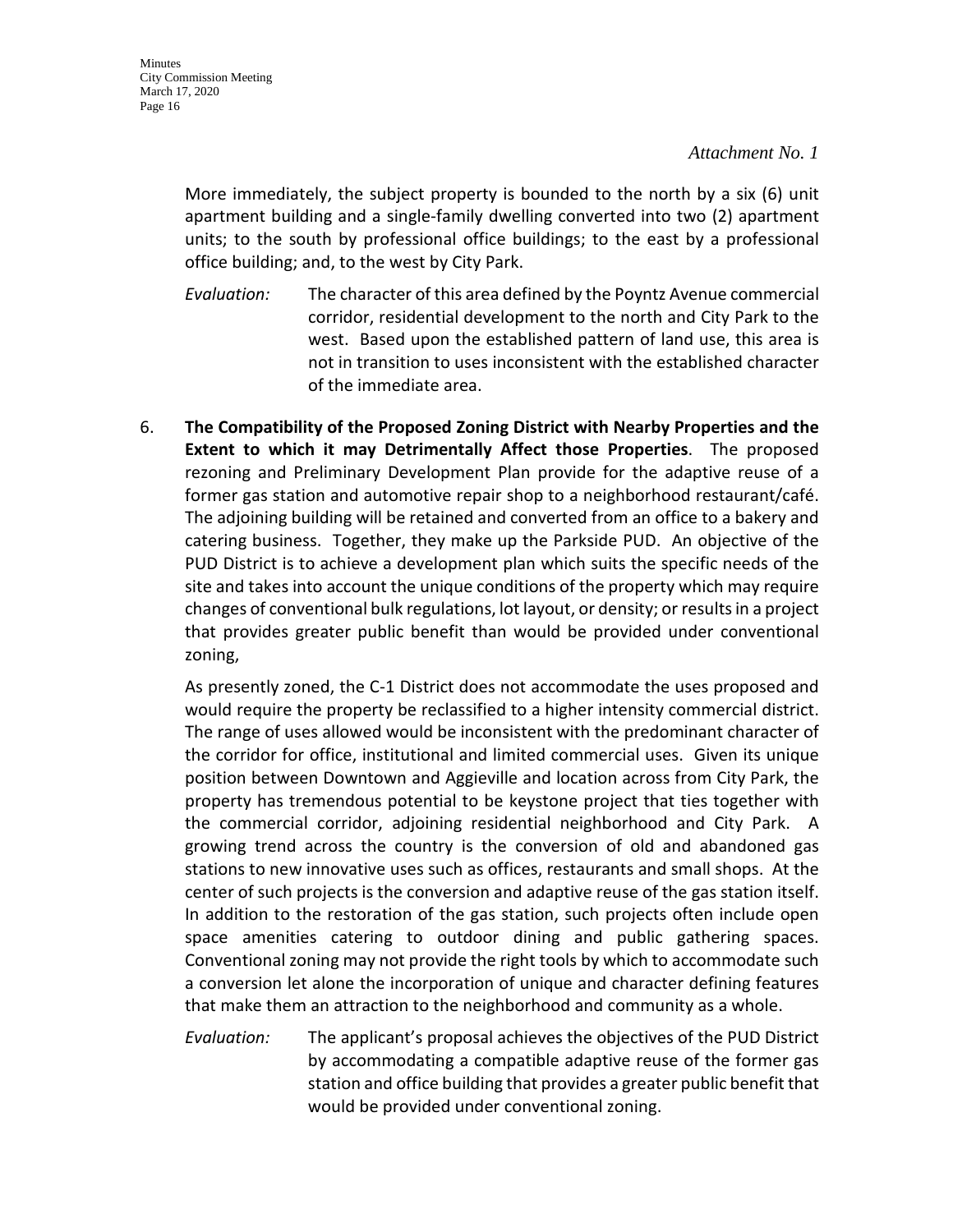#### *Attachment No. 1*

- 7. **The Conformance of the Requested Change to the Adopted Comprehensive Plan for the City of Manhattan. (If the proposed amendment is in accordance with said Comprehensive Plan, it shall be presumed to be reasonable)**. The subject property is indicated on the Future Land Use Map of the 2035 Manhattan Urban Area Comprehensive Plan (MUACP) as *Office/Research* that coincides with the commercial corridor extending west of Downtown along Poyntz Avenue. The Office/Research land use designation is intended to accommodate high quality employment facilities, such as corporate office headquarters, research and development, and education. The office building at 1018 Poyntz Avenue is consistent with this land use designation, however, the automotive service station is inconsistent with this designation. In this case, the subject property is at the junction of the Poyntz Avenue commercial corridor, an established residential neighborhood to the north, and, City Park to the west. Situated between Downtown and Aggieville and across from City Park, the proposed reclassification and PUD would provide an appropriate neighborhood-scale service (restaurant/café and bakery) compatible with the adjoining residential neighborhood to the north, while being complimentary to neighboring professional offices along the Poyntz Avenue commercial corridor.
	- *Evaluation:* The proposed reclassification and intended development will result in an overall reduction of intensity of use. The conversion of the former automotive service station to a restaurant/café will dramatically change the appearance and character of the property. The resulting improvement will not only benefit the adjoining residential neighborhood, but, provide a unique service consistent and compatible with the Poyntz Avenue commercial corridor of which it is a part.



*Figure 3. Future Land Use Map*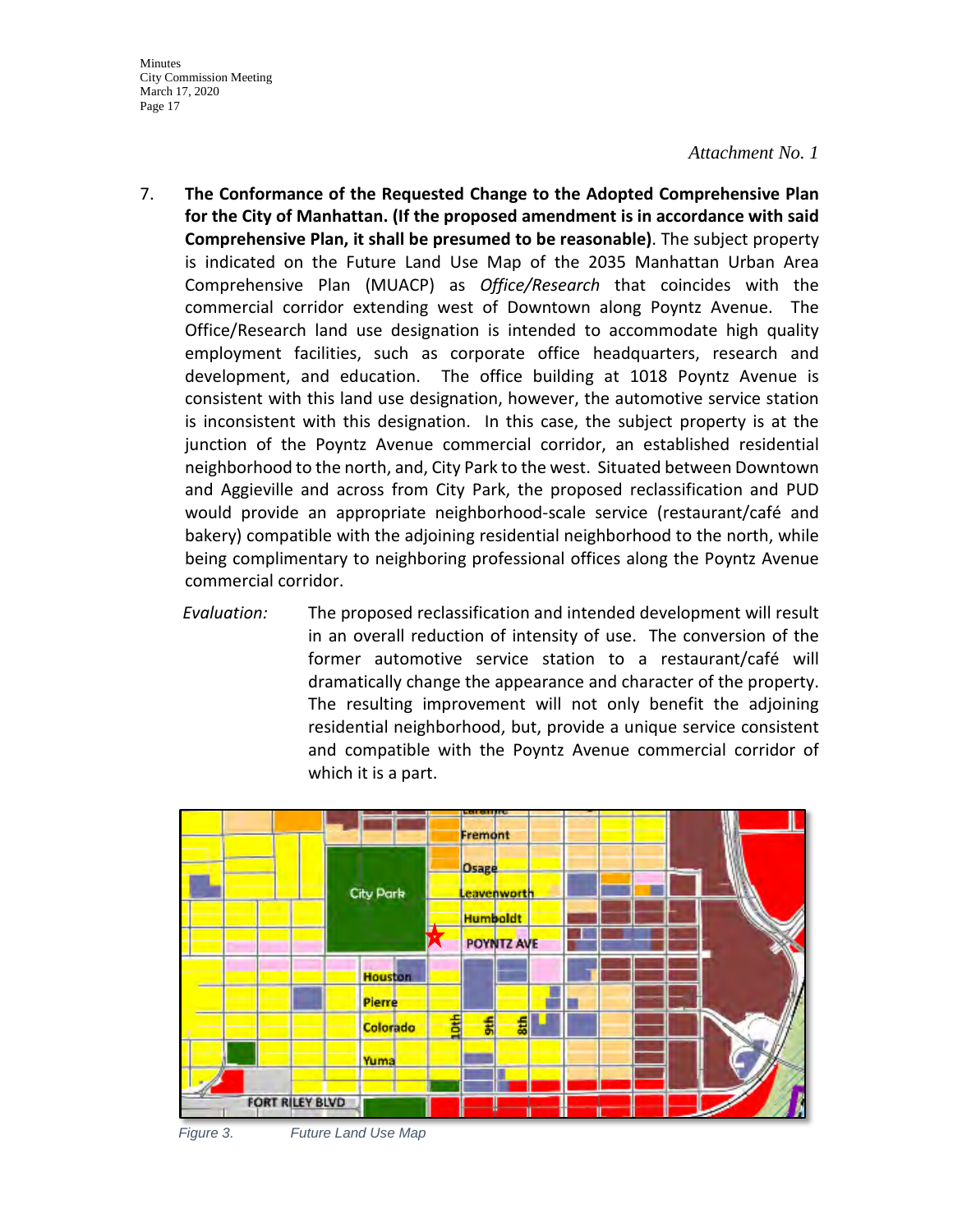#### *Attachment No. 1*

**2003** Urban Core Residential

**Hang Service Com**<br>
Industrial Office-Research Park

- 8. **The Zoning History of the Subject Property and the Length of Time it has Remained Vacant as Zoned**. The subject property is part of the original town core area neighborhoods. In the 1960's, properties fronting Poyntz Avenue extending west of downtown to N  $17<sup>th</sup>$  Street were reclassified to the C-1 District. The former gas station and adjoining office building on the subject property were constructed in 1967 and 1970, respectively.
- 9. **Whether the Proposed District would be Consistent with the International Magic December 12 of these Regulations**. The intent and purpose of the Zoning Regulations is to protect the public health, safety, and general welfare; regulate the use of the state of the state of the state of the state of the state of the state of the state of the state of the state of the state of the state of the state o within zoning districts to assure compatibility; and to protect property commercial/Mixed Use
	- Evaluation: The proposed reclassification and intended Contenter and the development is a second term is a second in the second of content is a second content is a second content is a second content is a second content is  $consistent$  with the Poyntz Avenue comme  $\blacksquare$ expected to be an amenity to the adj<sub>industrial/Office</sub> all neighborhood.
- 10. **The Relative Gain to the Public Health, Safety, and Welfare that Denial of the Cubic Constant Constant Constant Constant Constant Constant Constant Constant Constant Constant Constant Constant Constant Constant Cons Request Would Accomplish, Compared with the Hardship I MARGSHIP AND CONFIDENT CONFIDENT CONFIDENT CONFIDENT CONFIDENT** Applicant that would Result from Denial. The proposed recolution and the state of the contract of the contract of the contract of the contract of the contract of the contract of the contract of the contract of the contract accompanying Parkside PUD is expected to yield a greater public **believed** by the number of the number of the number property redeveloped under existing zoning. The PUD creates the opportunity to opportunity to

develop and unique and innovative project that keys on the former gas station and its conversion to a restaurant/café. The PUD creates the opportunity for a higher amenity of common open spaces and landscaping than could be achieved through conventional zoning. With limited off-site impacts anticipated, if any, there appears to be no relative gain to the public health, safety and welfare by denying the request compared to the hardship imposed on the applicant by the denial of their request.

- *Evaluation:* There appears to be no relative gain to the public if the request is denied compared to the hardship imposed on the applicant by the denial of their request. It is not as though the subject property lacks the opportunity to be redeveloped as presently zoned, however, conventional zoning does not provide the flexibility to achieve the type of project with its anticipated benefits as proposed.
- 11. **Whether Adequate Sewer and Water Facilities, Streets, and other Needed Public Services exist, or can be Provided, or Serve the Uses that would be Permitted by the Proposed Zoning District**. Public services are available to be extended to the subject property.
	- *Evaluation:* Public services are presently available and adequate to serve the property.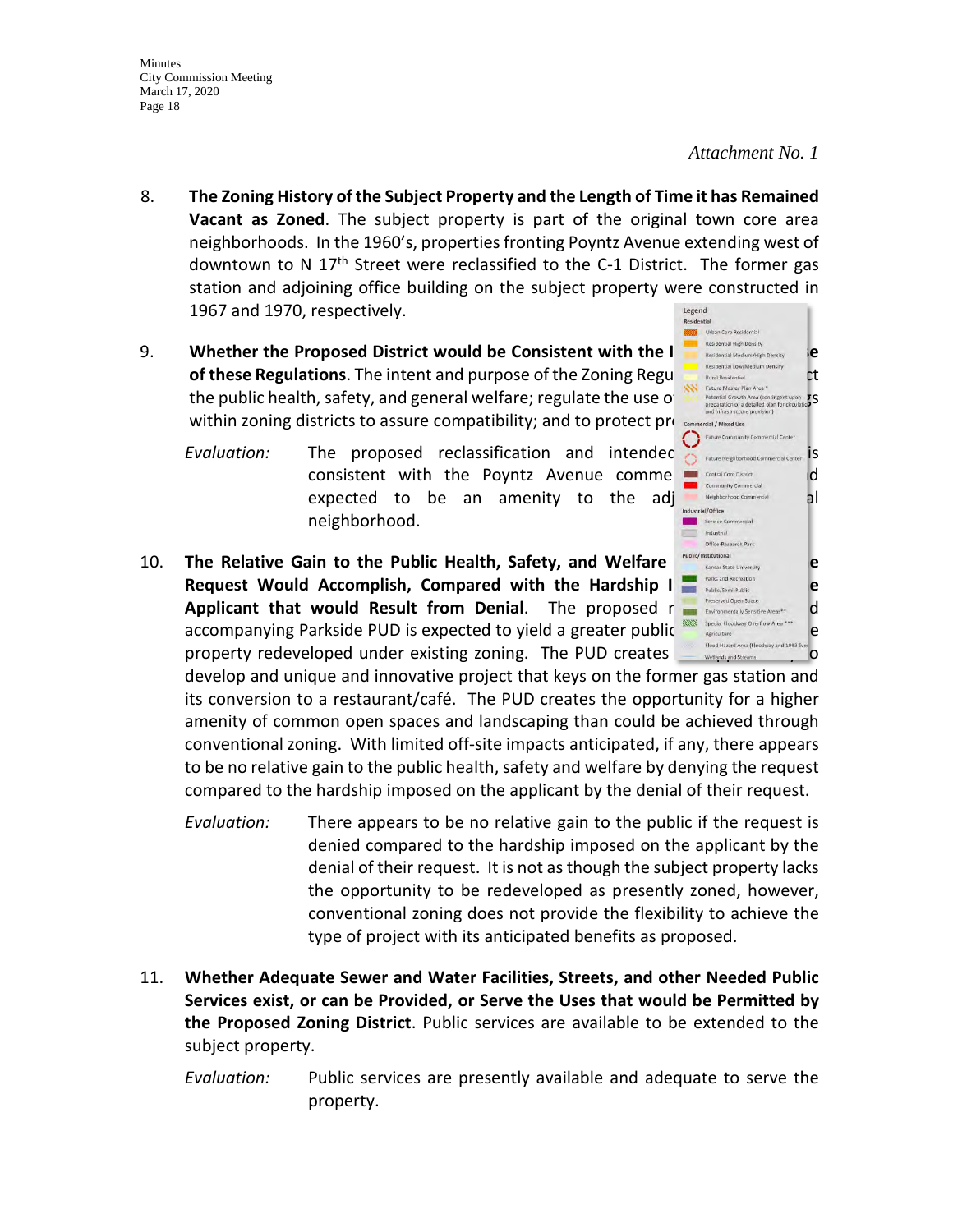## 12. **Such Additional Matters as may Apply in Individual Circumstances**

No additional matters beyond what has previously been discussed.

### 13. **The Recommendations of Permanent or Professional Staff**

The proposed reclassification and accompanying PUD provide for a use and development that is consistent and compatible with the historic context in which located. The resulting development is seen as not only being compatible with the adjoining residential neighborhood to the north, but complimentary to the commercial corridor of which it is a part as well as its location adjacent to City Park.

*Staff Conclusion:* Based on the findings found in the staff report, City Administration recommends approval of the proposed reclassification and Preliminary Development Plan of Parkside PUD with the following conditions:

- 1. To reinforce the one-way orientation of the western drive approach on Poyntz Avenue, install a "One-Way, Do Not Enter" sign at the point where the drive intersects with the alley.
- 2. Any change of use beyond the restaurant/café and local produce market, and, catering bakery and catering business, will constitute an amendment to the PUD and will require the applicant to go through a plan amendment process as a substantial modification.

# **ALTERNATIVES**

The MUAPB has the following alternatives concerning the **rezoning**. The Board may:

- 1. Recommend **approval** of the proposed rezoning from C-1, Restricted Business District to Parkside Commercial PUD, Planned Unit Development District, stating the basis for such recommendation, with the conditions listed in the staff report.
- 2. Recommend **approval** of the proposed rezoning from C-1, Restricted Business District to Parkside Commercial PUD, Planned Unit Development District, and modify the conditions, and any other portions of the proposed PUD, to meet the needs of the community as perceived by the Manhattan Urban Area Planning Board, stating the basis for such recommendation, and indicating the conditions of approval.
- 3. Recommend **denial** of the proposed rezoning stating the specific reasons for denial.
- 4. **Table** a recommendation on the rezoning to a specific date, indicating the reasons for tabling.